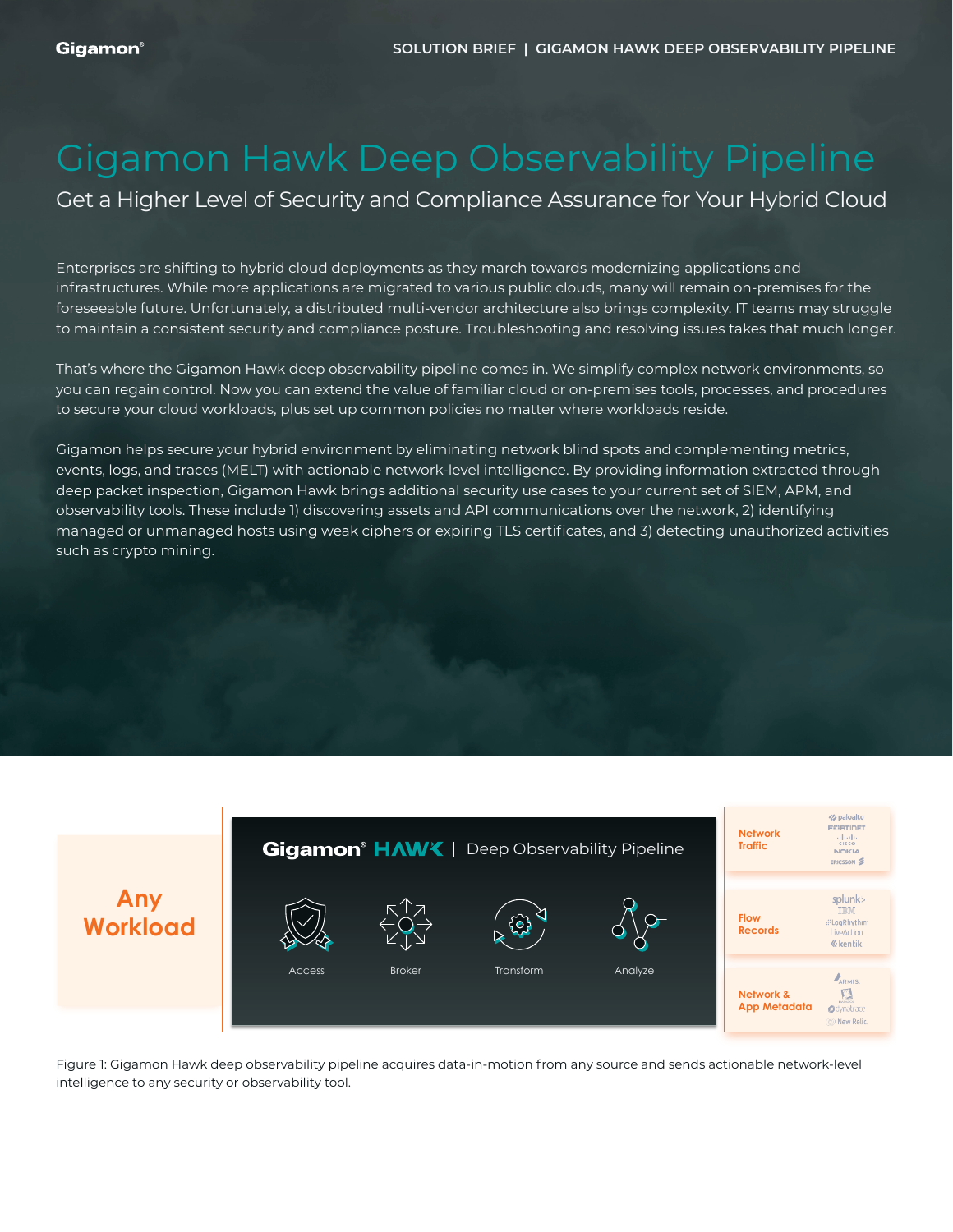|                  | <b>FEATURES</b>                                                                                                                                                                                                | <b>BENEFITS</b>                                                                                                                                                                                           |
|------------------|----------------------------------------------------------------------------------------------------------------------------------------------------------------------------------------------------------------|-----------------------------------------------------------------------------------------------------------------------------------------------------------------------------------------------------------|
| <b>Access</b>    | Traffic acquisition from any VM, container,<br>or physical network infrastructure;<br><b>Gigamon Automatic Target Selection</b><br>dynamically adapts to changes in VM or<br>container instances and locations | Easily obtain full visibility into East-West,<br>North-South, and container traffic across<br>your hybrid cloud environments, and ensure<br>continued visibility as cloud deployments<br>scale up or down |
| <b>Broker</b>    | Send network traffic packets or metadata to<br>any security, observability, or monitoring tool<br>running on any platform                                                                                      | Gain on-prem level of security and<br>compliance governance, and accelerate<br>migration to clouds by reusing existing<br>monitoring and security infrastructure                                          |
| <b>Transform</b> | Filtering, packet de-duplication, advanced<br>flow slicing, load balancing, and NetFlow<br>generation                                                                                                          | Significantly reduce tool costs while<br>boosting tool efficiency and effectiveness                                                                                                                       |
| Analyze          | Application Metadata Intelligence, with<br>more than 5,000 traffic-protocol and<br>application-related metadata attributes,<br>for your SIEM and observability tools                                           | Detect anomalies faster and speed<br>root-cause analysis of security incidents<br>and performance bottlenecks                                                                                             |
| Manage           | Unified visibility management and<br>orchestration via GigaVUE-FM fabric<br>manager or native DevOps approaches                                                                                                | Reduce operational overhead associated<br>with managing hybrid and multi-cloud<br>infrastructures                                                                                                         |

## Accelerating Your Cloud Adoption

How can you ensure that your applications and services stay secure as you ramp up cloud migration? For security assurance and effective security governance, you need consistent visibility across all environments.

Modernizing infrastructure and applications also entails big changes that require IT organizations to adapt. However, change management takes time. We buy you time because teams no longer need to refactor security and monitoring infrastructure for new cloud deployments on day one. Instead, they can rely on familiar, proven datacenter tools, processes, and procedures. Using existing tools not only saves time and money, but helps you achieve a consistent security and compliance posture.

With Gigamon Hawk, you can realize the full transformational promise of the cloud. Address security and operational issues that slow digital initiatives and leave your organization vulnerable to threats and breaches.

With Gigamon, you can:

- + Confidently migrate applications to the public cloud while meeting stringent compliance and security requirements
- + Consolidate your security and observability tool stack with solutions of your choice
- + Move to a proactive security posture in the cloud that isn't possible with current MELT approaches
- + Monitor unmanaged hosts/endpoints and IoT devices, which don't produce logs
- + Speed root-cause analysis and troubleshooting by getting a bigger picture of what happened
- + Unify visibility management across all infrastructures and easily map and filter traffic to tools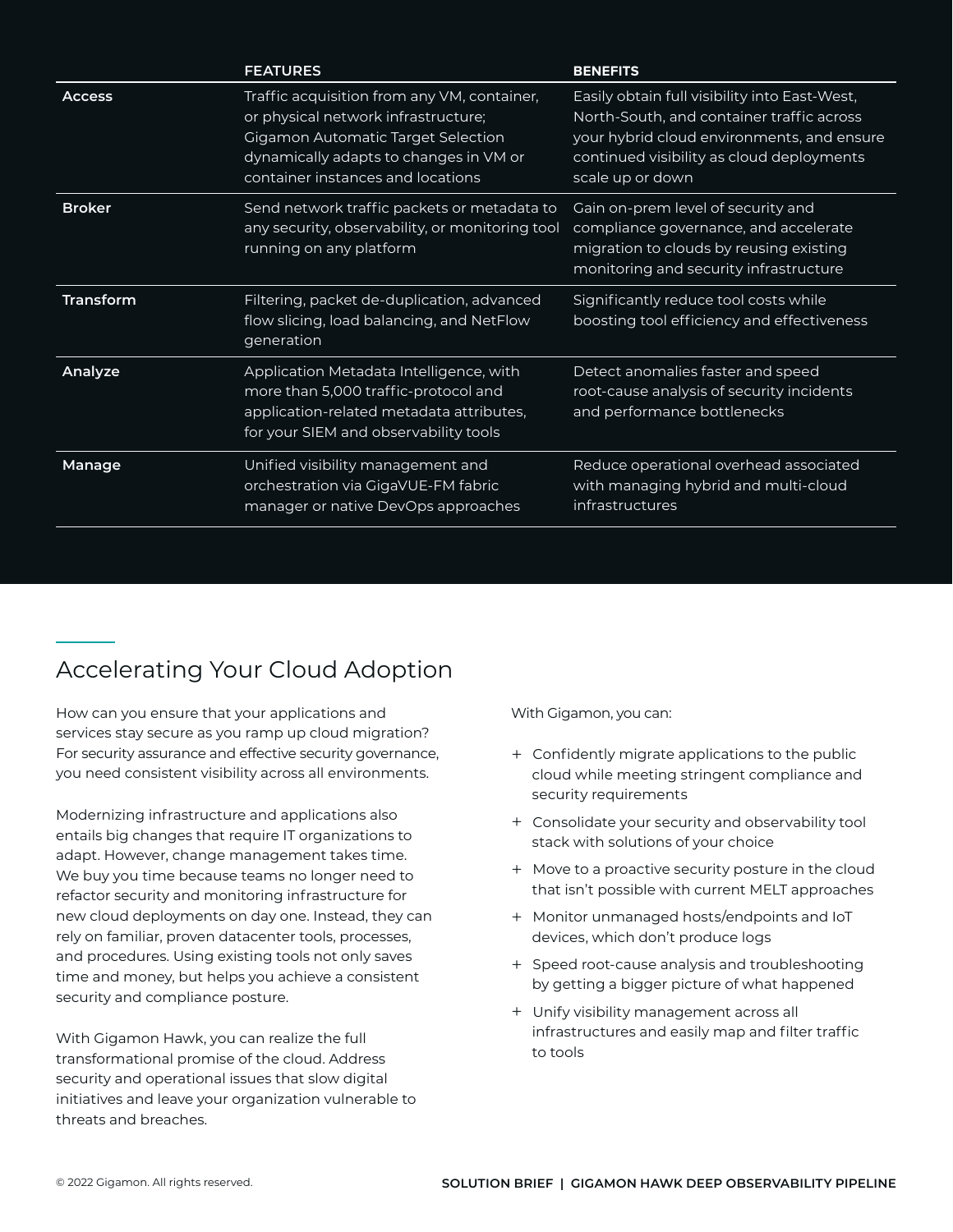### The Solution

Gigamon Hawk deep observability pipeline extends the value of your existing cloud security and observability tools with real-time network intelligence derived from packets, flows, and application metadata. For the first time, you can add a new layer in your defense-in-depth with full packet visibility and the ability to feed network-level intelligence to your current security and observability tools.

The solution consists of:

- + GigaVUE® Cloud Suite with GigaVUE V Series visibility nodes and virtual G-vTAPs for traffic acquisition, processing, and forwarding within virtual and container infrastructures
- + GigaVUE HC/TA physical appliances and physical G-TAPs for traffic acquisition, processing, and forwarding within physical infrastructures
- + GigaVUE-FM fabric manager for unified management of Gigamon Hawk across hybrid and multi-cloud infrastructures
- + GigaSMART® applications such as SSL/TLS decryption, de-duplication, and Application Metadata Intelligence improve tool efficiency and visibility



Figure 2: Gigamon Hawk components for both physical and cloud infrastructures.

#### **Traffic Intelligence**

Key benefits:

- + Reduce traffic by more than 50 percent by removing duplicate packets that result from network switch mirror/SPAN ports, multiple TAP points, or multiple virtual mirroring sources
- + Remove or truncate packets or flows, resulting in 75 percent or more reduction in traffic forwarded to tools
- + Gain visibility into SSL/TLS encrypted traffic, including TLS 1.3 encrypted flows
- + Comply with data privacy rules with data masking
- + Remove unwanted tagging and encapsulation, increasing effectiveness and efficiency of your tools
- + Tunneling support for virtual traffic sources, multisite interconnection, and forwarding to virtual tools

#### **Application Intelligence**

Key benefits:

- + Identify all applications running in your cloud and physical infrastructures — including shadow IT and other unauthorized apps
- + Filter out or focus on specific applications within user traffic, making your monitoring and security more effective and efficient
- + Generate rich application metadata to feed monitoring and security tools that can't ingest raw packets
- + Create video data records for video analytics tools (e.g., Nokia AVA's PVA) without the need for separate probes